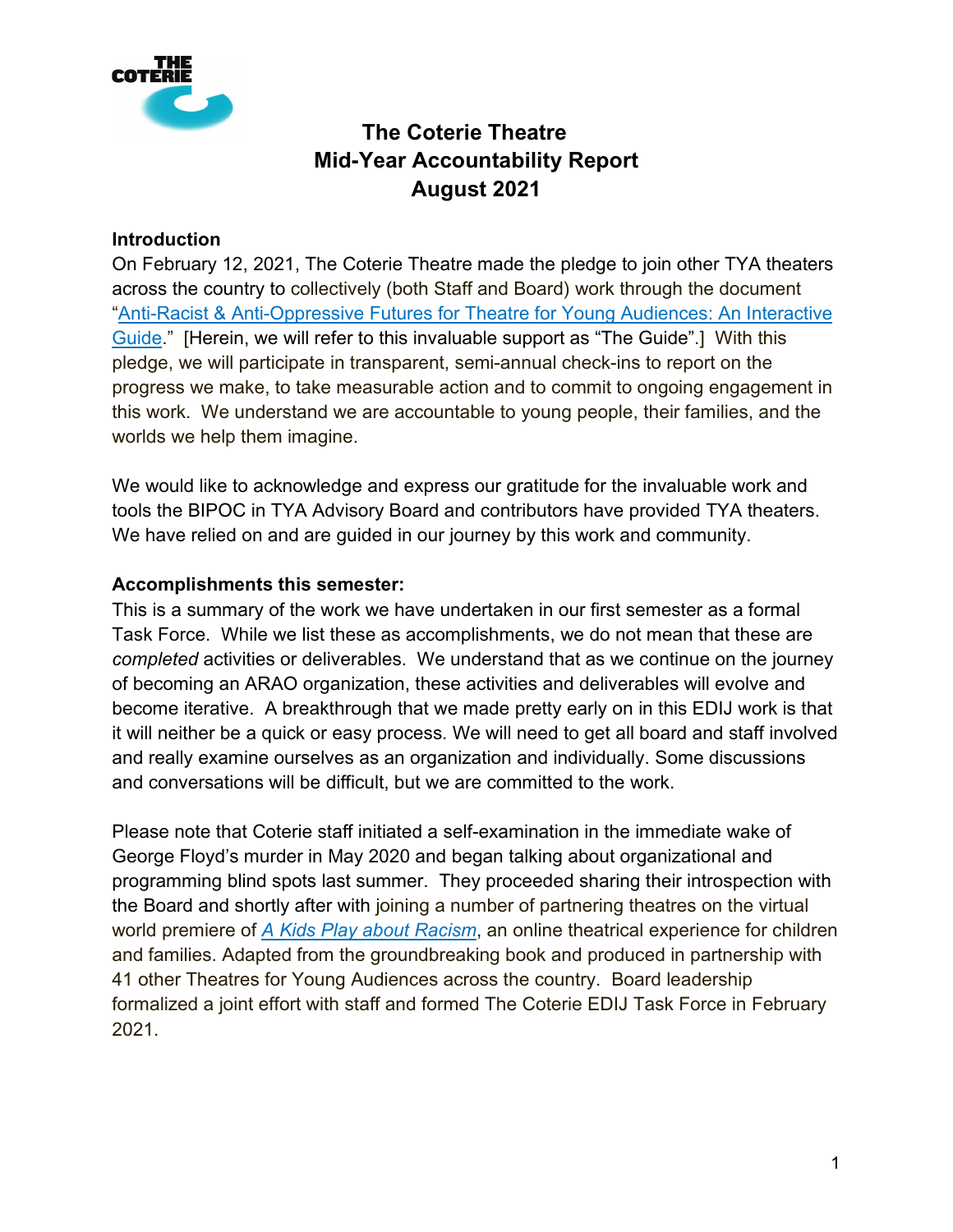

The provision of the invaluable collaboration that produced The Guide, as well as guidance learned from the *Listen Learn Lead* series, enabled us to structure our path forward...

1. **The Coterie Theatre EDIJ Task Force:** Immediately following our formal Pledge to the TYA, we formed a task force that includes Staff and Board representation. As guided by the *Listen, Learn, Lead* video/webinar series, codeveloped by the TYA/USA committee, we created an EDIJ Task Force to manage our journey. We believe this is a full organization and board undertaking, but that a task force is invaluable in charting our path and also keeping us all moving forward. We share task force meeting facilitation and work effort leadership, such as for the creation of our Values & Commitment Statements. We are very fortunate to have multiple members with professional experience in EDIJ work in the corporate setting.

| <b>Name</b>          | <b>Coterie BOD Committee or</b><br><b>Organization Department</b> |  |  |
|----------------------|-------------------------------------------------------------------|--|--|
| Amanda Kibler        | <b>Staff - Education Director</b>                                 |  |  |
| Scott Hobart         | <b>Staff - Resident Technical Director</b>                        |  |  |
| Jeff Church          | <b>Staff - Producing Artistic Director</b>                        |  |  |
| Joette Pelster       | <b>Staff - Executive Director</b>                                 |  |  |
| <b>Jaleeza Owens</b> | Board - Assistant Secretary and Board<br>Engagement               |  |  |
| Lori Riddle          | Board - Member-At-Large and Finance<br>and Operations             |  |  |
| Nicole Jacobs-Silvey | Board - Board Engagement                                          |  |  |
| Lisa Veglahn         | Board - Development and Marketing                                 |  |  |
| Andrew Van der Laan  | <b>Board - Board President</b>                                    |  |  |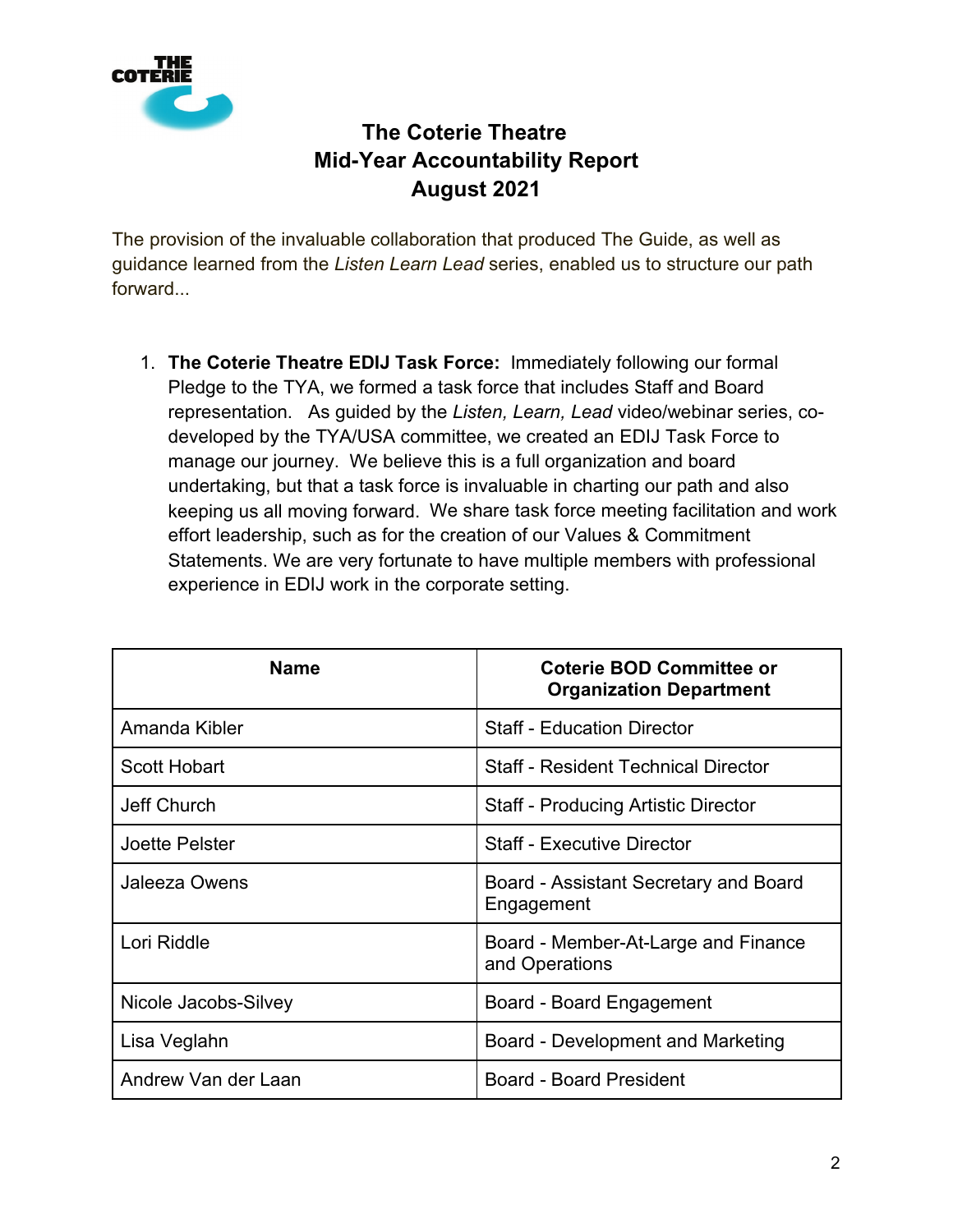

#### **2. Values Statements and Commitment Statement**

We hold ourselves accountable to our community and the TYA community for becoming an AntiRacist and Anti Oppressive theatre, as an organization and as a board. Our formal Commitment has informed our translation of our Mission into supporting Vision Statements. These Statements are shared with the community on our [website.](https://thecoterie.org/mission-values) We believe these statements

Developing the Values Statement first with the Task Force and then finalizing it with the full board was an important process. It helped us to focus-in on how we see ourselves and our work. This Statement serves as a critical shared foundation for the ongoing EDIJ work, as it reflects values and core guiding principles specific to the Coterie that may have been understood but are now codified.

#### **3. First Steps**

We identified our immediate priorities to undertake as a task force. These are posted on our website and are as follows. (The next section reports our First Steps work todate):

- Ï *an examination of the demographics of our community as a way for us to understand who participates in our work, and to take on the challenge of including those who do not*
- Ï *an inspection of Board processes, practices, and governing documents through an EDIJ lens*
- Ï *changes in personnel hiring practices to be more intentional in reflecting our community*
- Ï *a re-examination of our existing programs onstage and off (such as Project Pride, Project Daylight, our Bus Subsidy Program, and more) through an EDIJ lens in order to amp up those programs that are having success in serving diverse audiences*
- Ï *a focus on adding new site locations for classes to meet our communities where they are and to serve those communities who have been excluded in the past*
- Ï *a reorganization of theatre class scholarships to increase access to all young artists*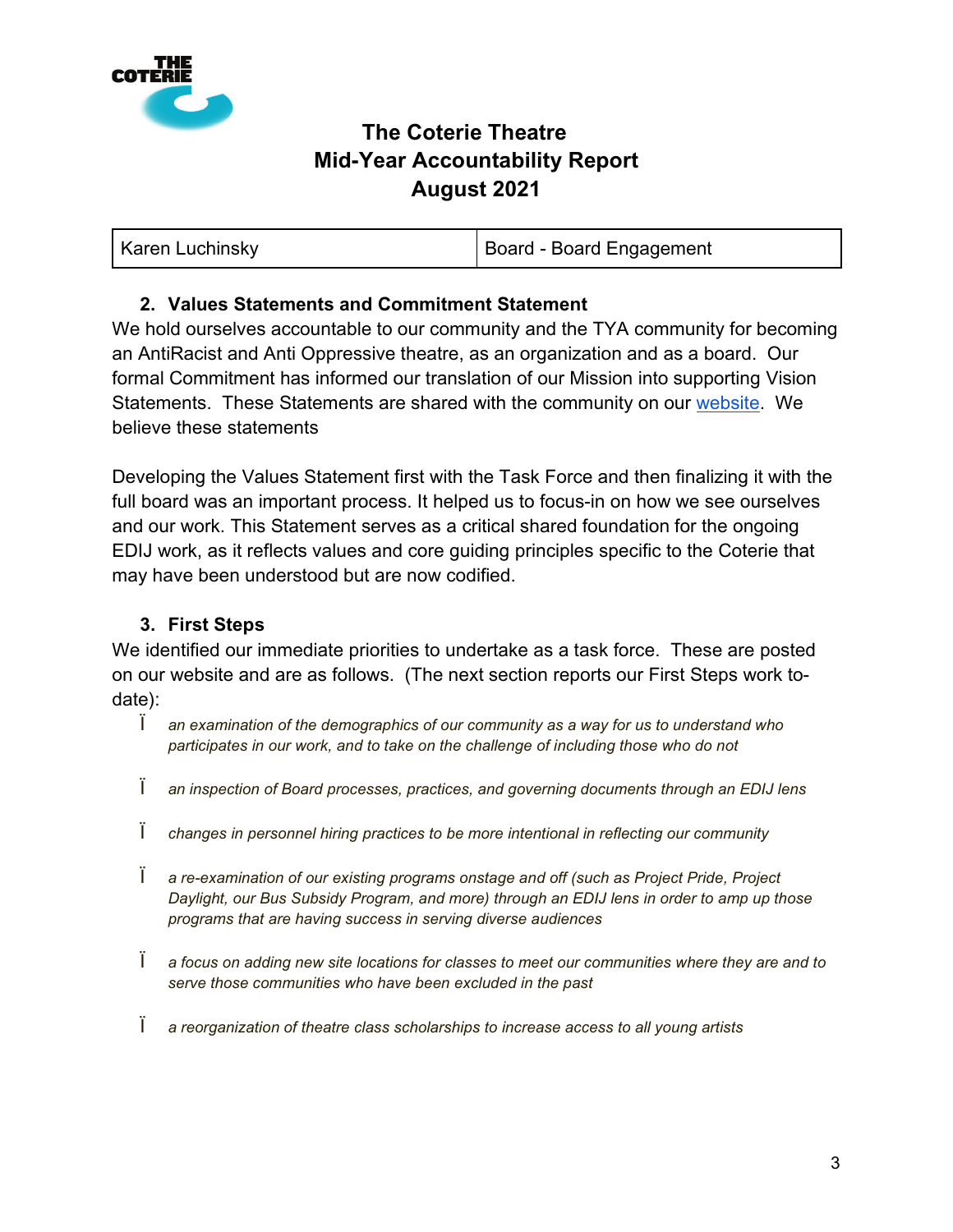

- Ï *an inclusion of land acknowledgements in our public materials to recognize the ground originally inhabited by Indigenous Peoples*
- Ï *an increase in partnerships and mentorships as another way of taking on the challenge of including all voices.*

#### **Our Work to-Date (a check-in, in the order listed above):**

**Review and Discussion of Non-Negotiable Demands (Section ii of The Guide):** The task force reviewed and discussed The Guide by section. We then dedicated a full meeting examining the first to categories of the Demands.

Each member of the EDIJ Task Force found individual portions of the ARAO guide that spoke to them. Sharing those helped others see our organization and our work in a different light and opened up important conversations about how each of us define "our community" and "our stakeholders."

We will resume the line-by-line assessment of the Demands next quarter and will determine how to document and share our assessments of current standing as well as near term and long-term goals for each.

**Demographics:** At this time, we are limited by resources to undertake this in a thorough, data supported analysis. We are exploring accessible methods/options, such as rudimentary overlays of zip codes for schools attending for field trips. Some of our programming \*(Health Education and Classes) have some accurate demographic information, basically built into the design of the program while understanding the audience make-up is limited to observation. For Mainstage, we are exploring using Greater Kansas City census data to overlay the data we have on the school groups that purchase field tryp "group" seats. Clearly, there are limitations to the reliability of this data. We expect to learn weaknesses only or areas of focus for programming, partnerships, educator outreach and recruiting.

**Partnerships:** We are very focused on pursuing Partnerships with community organizations to help us extend our Classroom reach into underserved areas. We believe this is the most effective and expedient way to grow into these communities. So far, we have started work with two such organizations, and have found that an added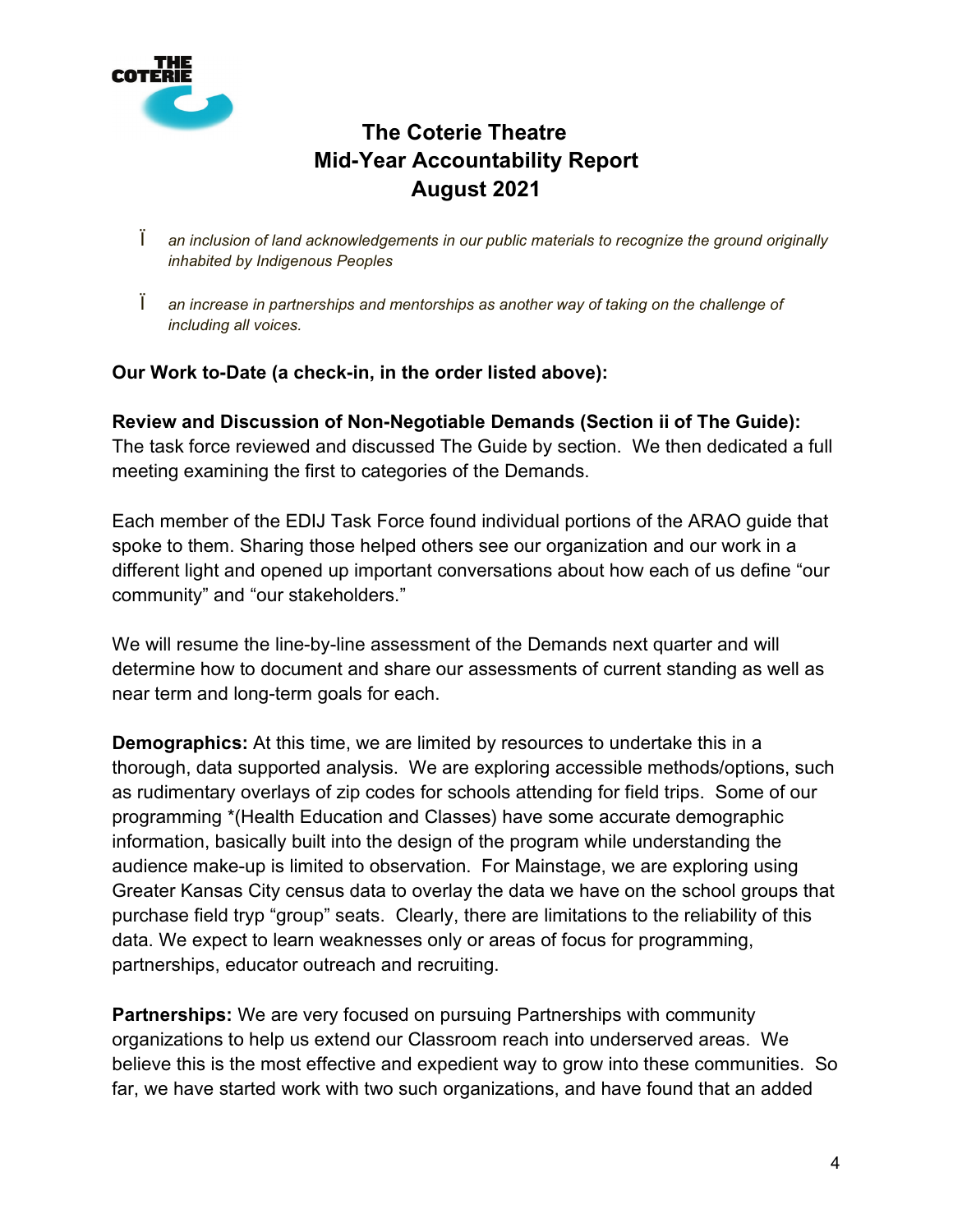

benefit is that these locations provide many other support and learning opportunities for the young audiences/students we hope to reach. The classes we provide in these locations will be offered free of charge, unlike our offerings at other locations. We will seek funding from foundations and corporate sponsors.

**Leadership and Staff Diversity:** With the pause initiated by COVID, we are trying to find different ways to work on building BIPOC diversity in leadership roles

- Ï Begun the process of transfer of leadership of The Coterie's Project Pride Program to leaders in the LGBT community
- Ï Teaching artists and assistant directors
- Ï NEXT/FUTURE STEPS:
	- Ë Post-COVID recruiting for backfilling current vacant Development Director position
	- Ë Revisiting Executive Succession Plan

**Board Practices, Procedures and Tools** - We will perform a thorough examination of all that we do and how we do it. During this period, we have mapped out our methodology for this comprehensive process:

- Ï **EDIJ Lens** in order to identify weaknesses and prioritize areas for change and improvement, we have drafted a Coterie-specific EdIJ Lens through which to examine our work. This is essentially a list of questions to ask ourselves for each item to ensure each practice upholds and enables us to pursue our Mission and Vision to our fullest ability.
- Ï **Board Policies, Procedures and Tools Inventory Template** This is a spreadsheet that each of our Board committees will complete. It will be a comprehensive list, per committee of the full scope of what the committee does and the tools it uses to do those things. This will ensure we do not omit anything from our inspection.
- Ï **NEXT STEPS:**
	- Ë Complete Inventories
	- Ë Prioritize Practices, Procedures, Tools for Improvement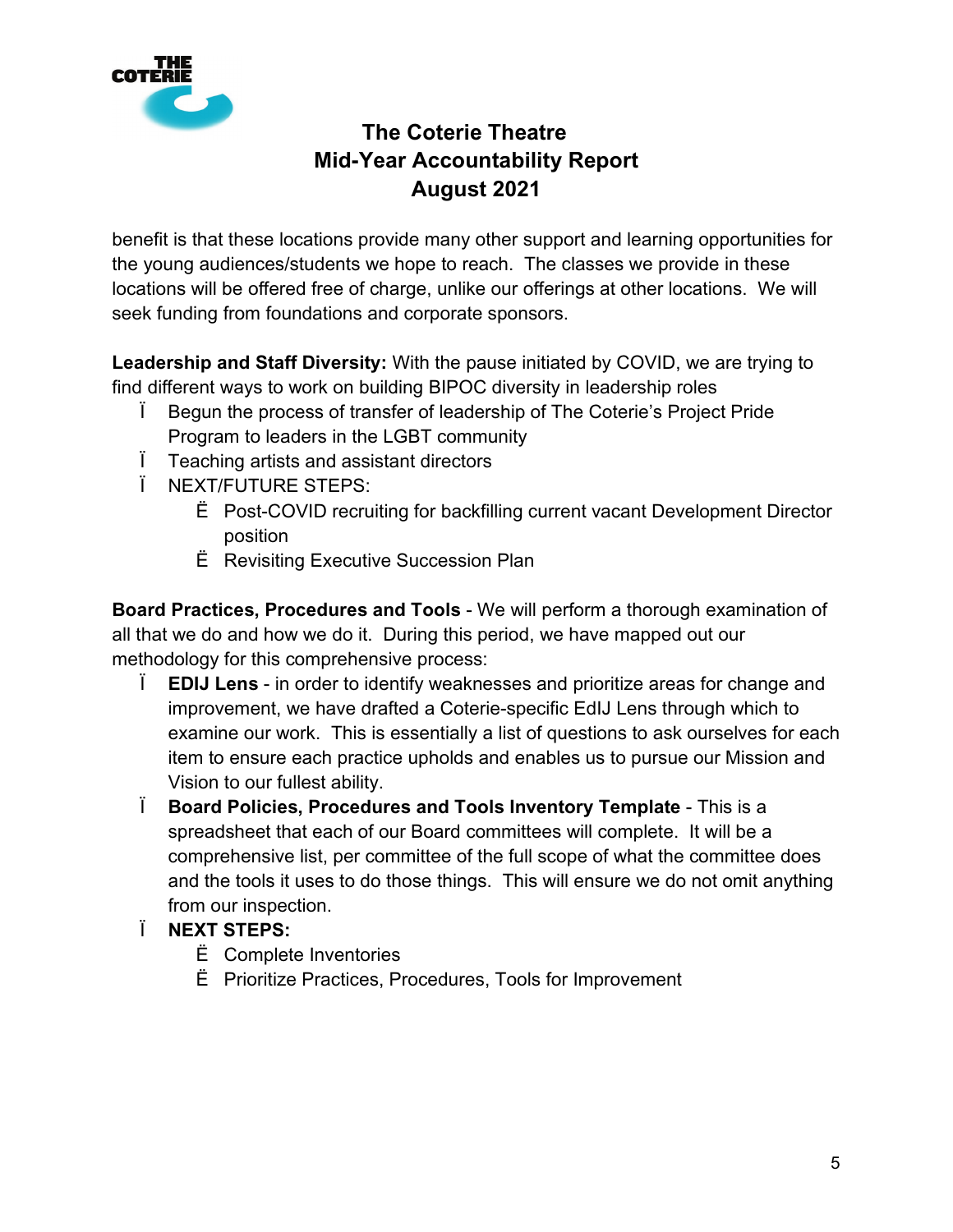

|                                                                                                              | DEI   BOar   E TYA   E DEI   BARA   DOS_I   E The   E ARA   $\bigcirc$ Face   S stat   B Our  <br>$F$ E $\times$<br>$\mathsf{Cot}$        |                                  | G<br>the                                              |                   |  |
|--------------------------------------------------------------------------------------------------------------|-------------------------------------------------------------------------------------------------------------------------------------------|----------------------------------|-------------------------------------------------------|-------------------|--|
| △ docs.google.com/spreadsheets/d/1d2-ztBgax1k7PU9tvhegY59LGtOkCdfq/edit#gid=1956676398<br>C<br>⇧<br>Update : |                                                                                                                                           |                                  |                                                       |                   |  |
| 田                                                                                                            | EDIJ Task Force - Inventory of Board Process, Document<br>File Edit View Insert Format Data Tools Help Last edit was on June 2            | .XLSX<br>☆<br>$\rightarrow$<br>⊙ | 囯<br><b>▲</b> Share<br>$\vert \cdot \vert$            |                   |  |
|                                                                                                              | .0 .00 123 v Default (Ca v 12 v B $I$ S<br>$100\% - $ \$<br>%                                                                             | A                                | │ �. 田 空 ~│…                                          | ᄉ<br>$\boxed{31}$ |  |
| B <sub>6</sub>                                                                                               | fx<br>$\overline{\phantom{a}}$                                                                                                            |                                  |                                                       |                   |  |
|                                                                                                              | Α                                                                                                                                         | B                                |                                                       | C                 |  |
| $\mathbf{1}$                                                                                                 |                                                                                                                                           |                                  |                                                       |                   |  |
| $\overline{2}$                                                                                               | <b>Committee Roles and Responsibilities</b>                                                                                               |                                  | <b>Priority for Review Preliminary Assessment and</b> |                   |  |
| 3                                                                                                            | From Board Engagement Roles and Responsibilites document:                                                                                 |                                  |                                                       |                   |  |
| 4                                                                                                            |                                                                                                                                           |                                  |                                                       |                   |  |
| 5                                                                                                            | BOARD MEMBER SKILLS, EXPERIENCE AND DEVELOPMENT                                                                                           |                                  |                                                       |                   |  |
| 6                                                                                                            | create tools and/or forms for identifying Member skills, experience and<br>developmental goals                                            |                                  |                                                       |                   |  |
| $\overline{7}$                                                                                               | administer tracking of skills, experience and interests for purposes of<br>developing board members and determining recruiting priorities |                                  |                                                       |                   |  |
| 8                                                                                                            |                                                                                                                                           |                                  |                                                       |                   |  |
| 9                                                                                                            | <b>MEMBERSHIP</b> (working with the President):                                                                                           |                                  |                                                       |                   |  |
| 10                                                                                                           | identify recruiting needs based on skills/experience gaps and attrition                                                                   | 1                                |                                                       |                   |  |
| 11                                                                                                           | recruit new board members                                                                                                                 | 1                                |                                                       |                   |  |
| 12                                                                                                           | on-board/train/orient new directors                                                                                                       |                                  |                                                       |                   |  |
| 13                                                                                                           | manage committee assignments (including gathering skills matrix info)                                                                     |                                  |                                                       |                   |  |
| 14                                                                                                           | create/conduct exit interviews for outgoing directors                                                                                     |                                  |                                                       |                   |  |
| 15                                                                                                           |                                                                                                                                           |                                  |                                                       |                   |  |
|                                                                                                              |                                                                                                                                           |                                  |                                                       | $\leftarrow$      |  |
|                                                                                                              | Board Engagement ▼<br><b>Marketing and Development</b><br>亖<br>Secretary $\sim$                                                           |                                  |                                                       |                   |  |

**Board Recruiting:** The Board is focusing on diversifying its demographic make-up, while recruiting members with the skills, experience and networks needed to support the organization. The Board and executive leadership of The Coterie has worked towards this goal as an essential part of informing programming, funding, audience reach, and the other many ways board members contribute for several years. However, it was never articulated as a part of our lens to have the board demographically represent the communities we serve and those we'd like to better serve going forward. We are now more clear that by stating this as a formal goal, has helped us to initiate a candid and thoughtful discussion on expanding our networks and tapping into new networks.

**Non-Negotiable Demands:** We have reviewed and discussed the first two (of six) sections of the Non-Negotiable Demands listed in Section ii (Pathways to Anti-Racist & Anti-Oppressive Futures) of the TYA's ARAO Guide.